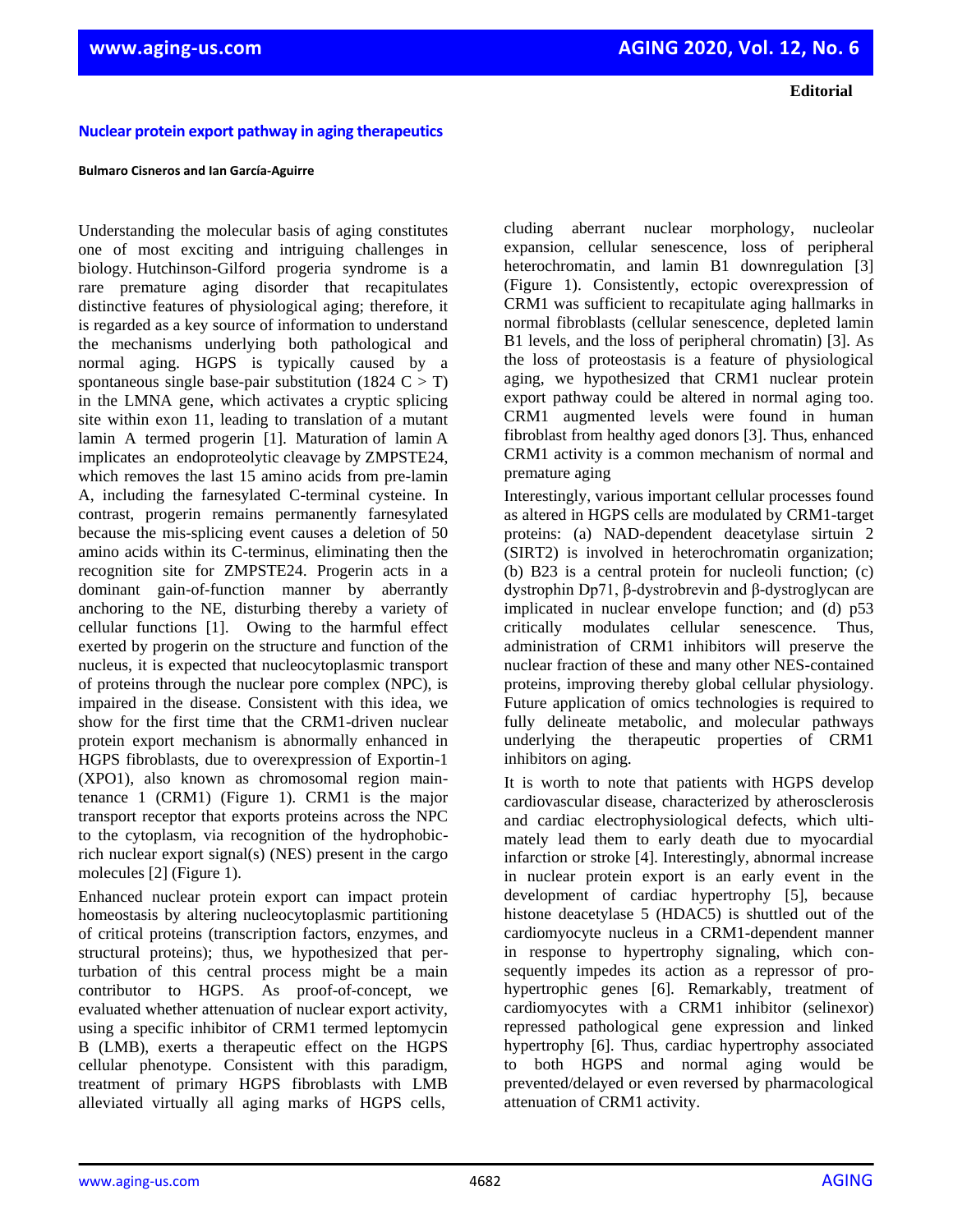

**Figure 1.** Schematic model showing phenotypic rescue of HGPS cells through pharmacological modulation of CRM1-mediated nuclear export signaling. (**Normal**) CRM1 in complex with Ran-GTP drives the export of proteins from the nucleus (Nu) to the cytoplasm (Cyt) across the nuclear pore complex (NPC), via recognition of a nuclear export signal on the cargo molecules, maintaining thereby a balanced partition of proteins between these cellular compartments. INM, inner nuclear membrane; ONM, outer nuclear membrane; ER endoplasmic reticulum. (**HGPS**) HGPS cells exhibit exacerbated nuclear protein export activity due to progerin-driven CRM1 overexpression, which in turn provokes the appearance of cellular marks of aging, including mitochondrial dysfunction, the loss of heterochromatin, decreased lamin B1 levels, nucleolar expansion and aberrant nuclear morphology. (**HGPS+LMB**) Mitigation of CRM1 activity by treatment of HGPS cells with specific CRM1 inhibitor (LMB) alleviates all aforementioned aging marks, by restoring proper nuclear-cytoplasmic distribution of proteins.

In summary, pharmacological modulation of the CRM1-mediated nuclear export pathway clearly provides a viable and promising therapy against HGPS and other aging-related diseases. The development of synthetic selective inhibitors of CRM1 with pharmacological properties superior to LMB (i.e. selinexor/KPT-330), which have shown to be welltolerated in cancer clinical trials [7], would facilitate preclinical evaluation of this therapy in HGPS mice models.

## **REFERENCES**

- 1. Eriksson M, et al. Nature. 2003; 423:293–98. <https://doi.org/10.1038/nature01629> PMID[:12714972](https://www.ncbi.nlm.nih.gov/entrez/query.fcgi?cmd=Retrieve&db=PubMed&list_uids=12714972&dopt=Abstract)
- 2. Ishizawa J, et al. Pharmacol Ther. 2015; 153:25–35. <https://doi.org/10.1016/j.pharmthera.2015.06.001> PMID[:26048327](https://www.ncbi.nlm.nih.gov/entrez/query.fcgi?cmd=Retrieve&db=PubMed&list_uids=26048327&dopt=Abstract)
- 3. García-Aguirre I, et al. Aging Cell. 2019; 18:e13002.